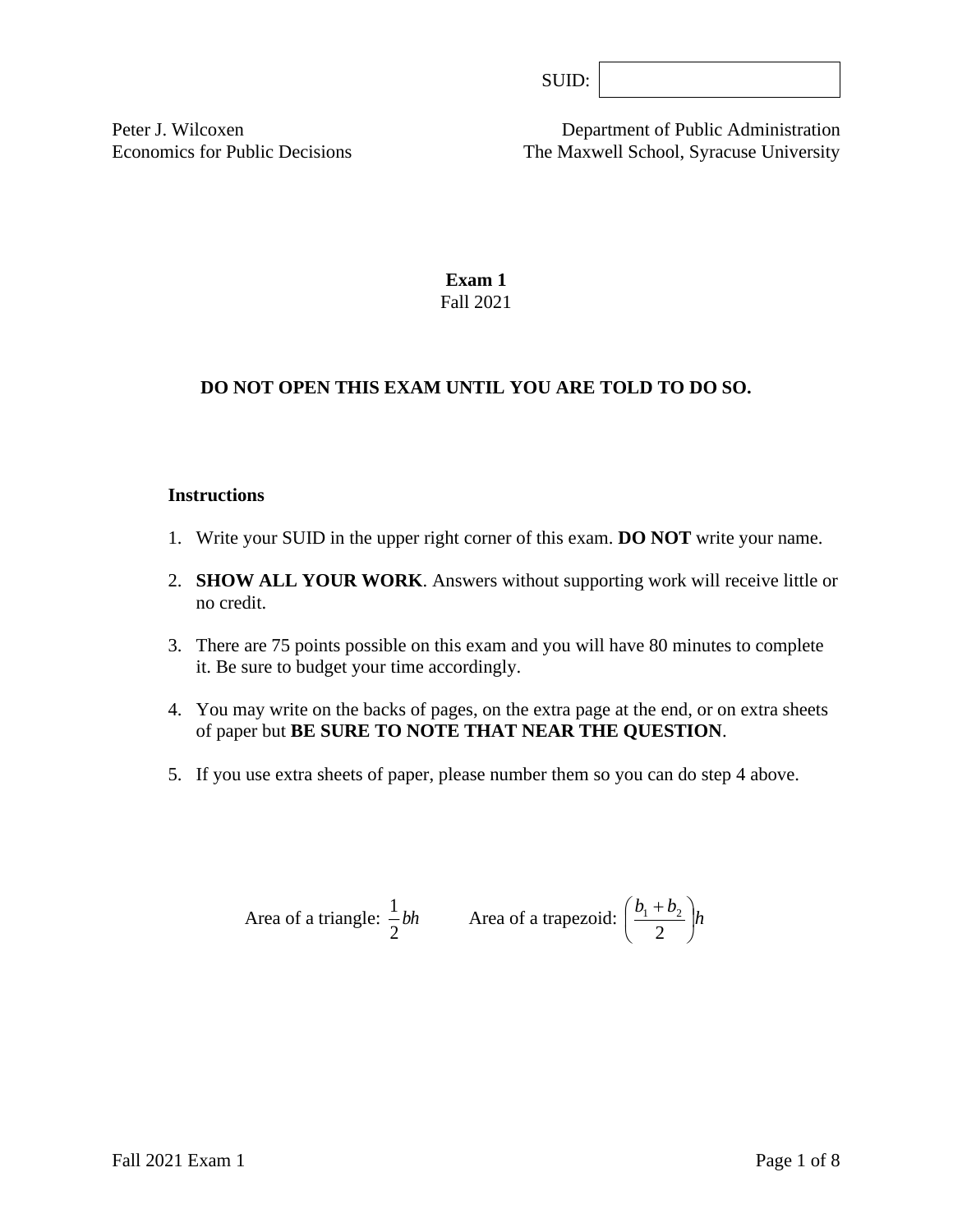## **Question 1 (30 points)**

A good is purchased by households of types A and B and produced by sellers of type C. Key information about each group is shown below:

| <b>Type</b>              | Number   Curve |                                                         | <b>Income</b> |
|--------------------------|----------------|---------------------------------------------------------|---------------|
| Individual type A buyer  | 60             | $WTP_{Ai} = 80 - 0.2 * Q_{Ai}^D$                        | 120,000       |
| Individual type B buyer  | 50             | $WTP_{\text{R}i} = 48 - 0.1 * Q_{\text{R}i}^{\text{D}}$ | 35,000        |
| Individual type C seller | 80             | $WTA_{Ci} = 0.1 * Q_{Ci}^S$                             | NΑ            |

(a) *15 points.* Please compute:  $\Box$  the market equilibrium price and quantity;  $\Box$  the quantity purchased by an individual type-A household;  $\Box$  the quantity sold by an individual type- $\overline{C}$  seller; and  $\Box$  illustrate the market equilibrium with an appropriate graph. (There is additional space on the next page.)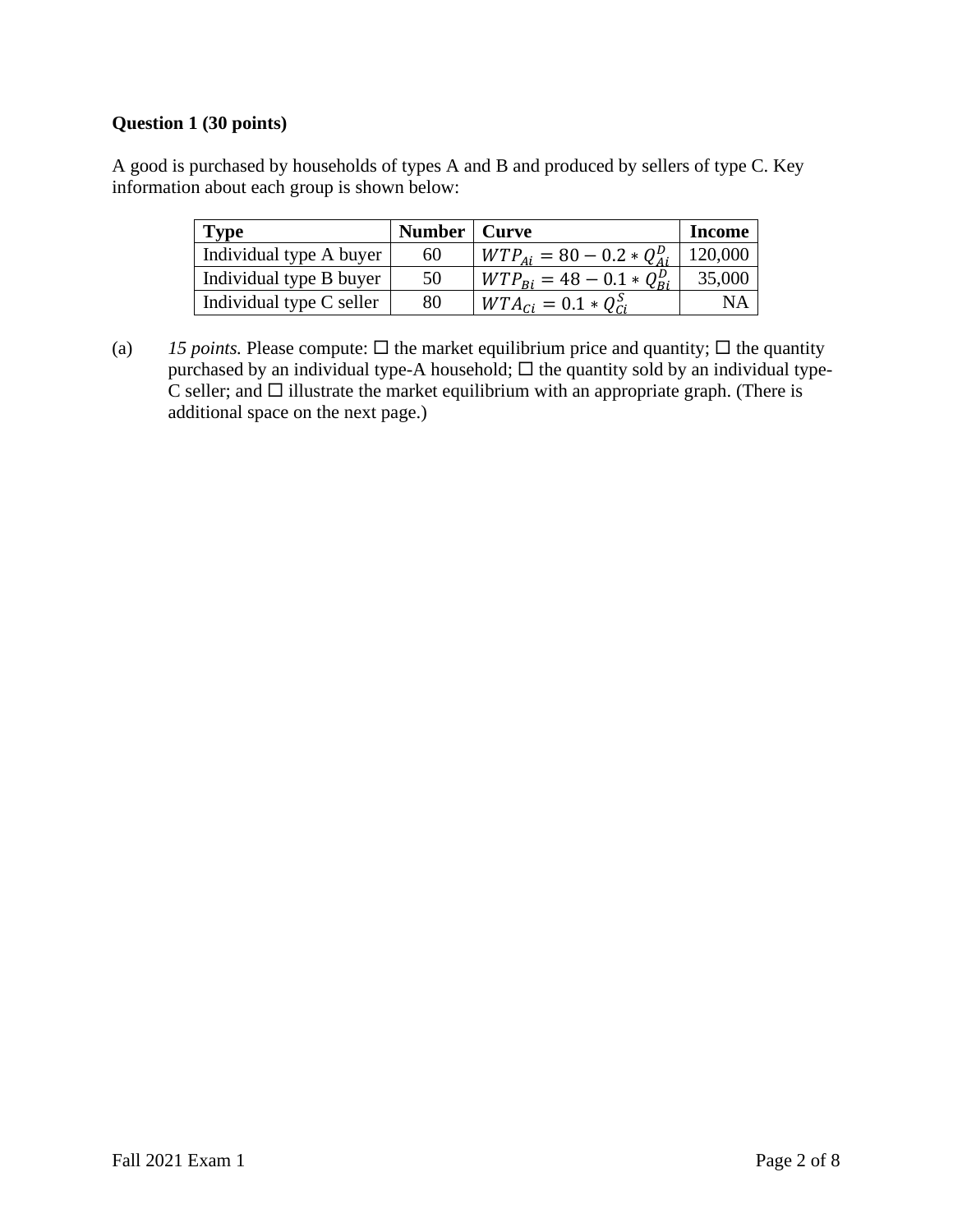**Additional space for Question 1.**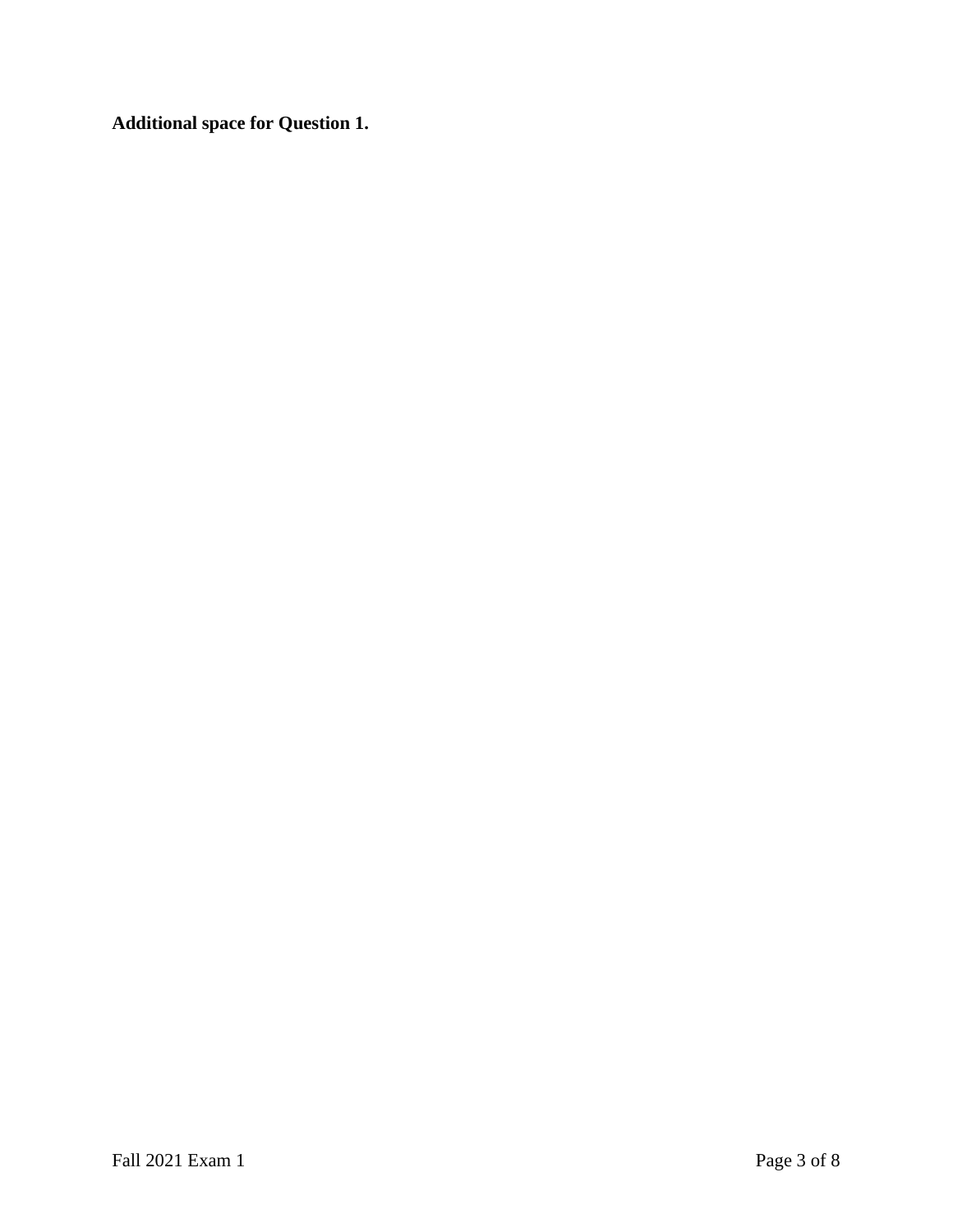### **Question 1, continued**

Now suppose the government is considering a \$10 tax on the good and would like to know how it would impact the market, and whether it would be progressive or regressive.

(b) 15 *points*. Please compute the following when the tax is in place:  $\Box$  the new buyer and seller prices;  $\Box$  the share of the tax burden borne by buyers;  $\Box$  the new market quantity;  $\Box$  the new quantity purchased by an individual household of each buyer type (A and B);  $\square$  the amount of tax revenue paid by an individual household of each buyer type (A and B); and, finally,  $\Box$  indicate whether the tax is progressive or regressive, including any necessary calculations.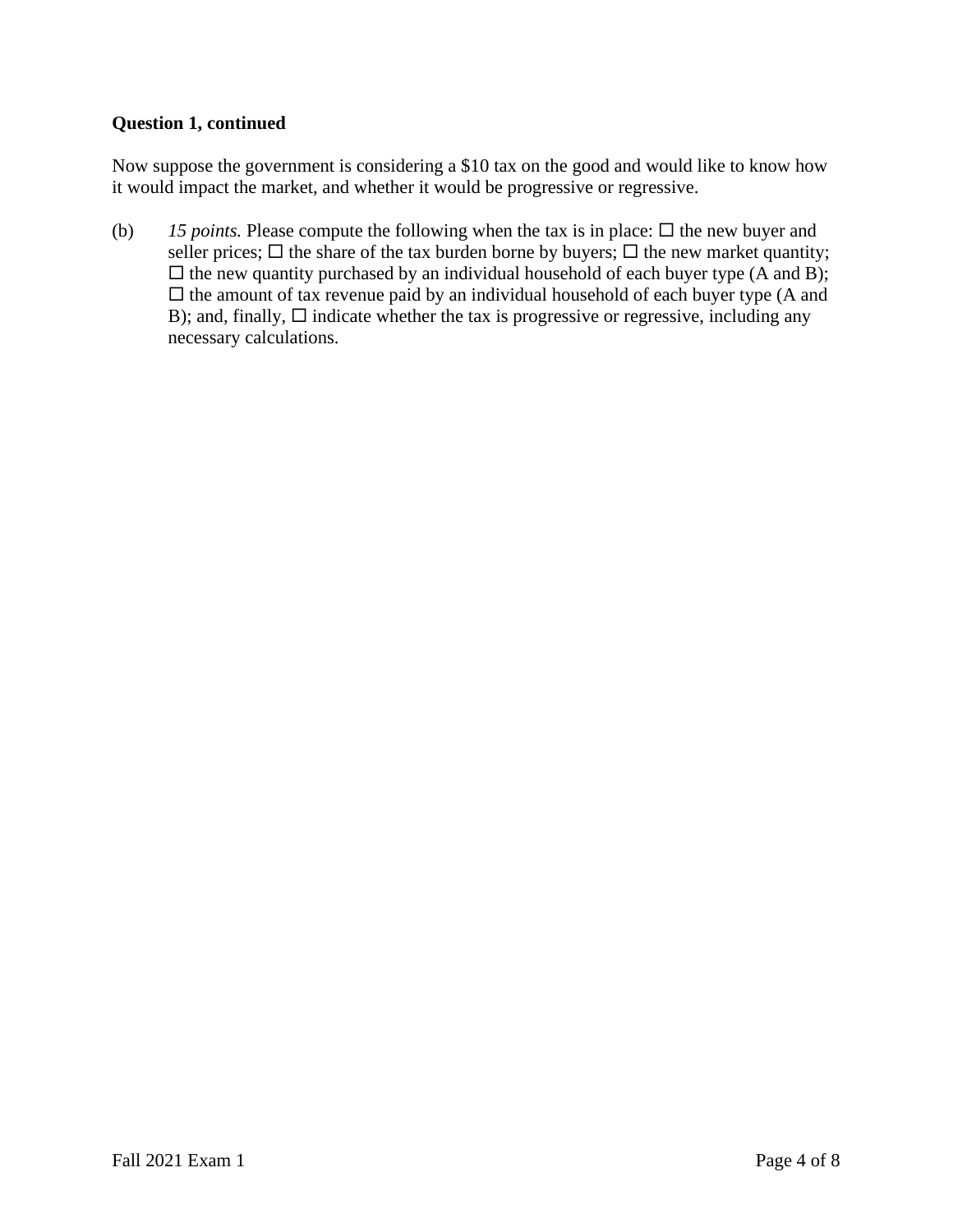# **Question 2 (15 points)**

A good is produced by two suppliers: a domestic firm (H, for home production) and a foreign firm (F). The market price is currently \$200 and 6000 total units are being consumed. The home producer H is supplying 5000 units and has a supply elasticity of 1.2. The foreign producer F has a perfectly elastic supply curve with a  $WTA_f = $140$ , but there is currently a quota in place that limits imports to 1000 units. Demand for the good is known to have an elasticity of -0.5.

Please determine what would happen if the quota were removed. Calculate:  $\Box$  the new market price;  $\Box$  the new total quantity consumed;  $\Box$  the new quantities supplied by both H and F;  $\Box$  the changes in CS and PS; and  $\Box$  the overall change in SS.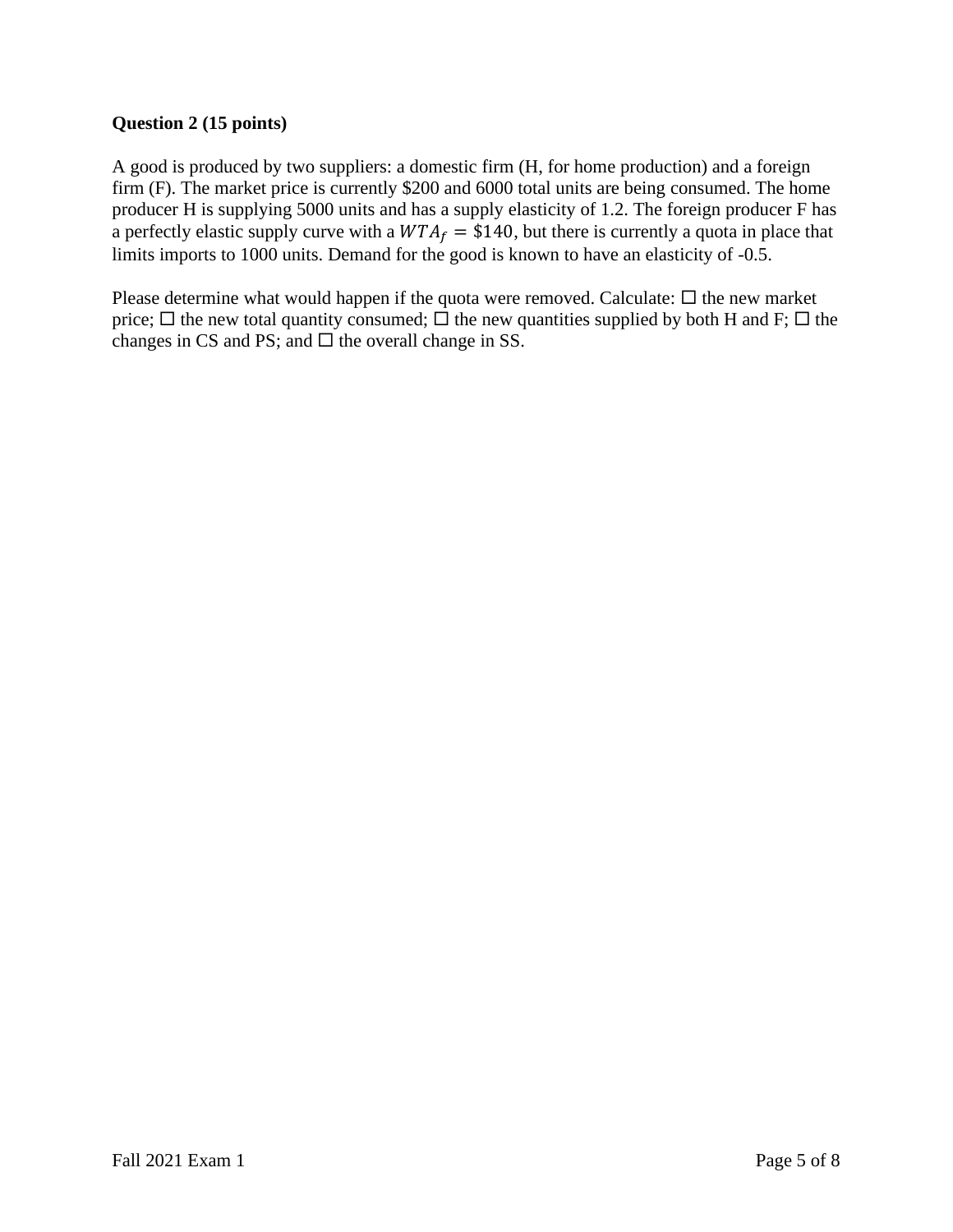### **Question 3 (15 points)**

The government would like to intervene in a market for vaccinations. Each vaccination produces a positive externality but the size of the externality falls as Q rises since there are fewer and fewer unprotected people receiving the external benefit. The market WTP and WTA curves for vaccinations are given below, as is the MB curve for the externality. Initially there is no tax or subsidy.

 $WTP = 500 - 2 * Q_M^D$  $WTA = 3 * Q_M^S$  $MB_e = 280 - Q_M^D$ 

Please determine:  $\Box$  the initial market equilibrium price and quantity in the absence of a policy;  $\Box$  the efficient quantity;  $\Box$  the efficient buyer and seller prices;  $\Box$  the subsidy rate that would move the market to the efficient equilibrium; and  $\Box$  the change in the external benefits created by the externality.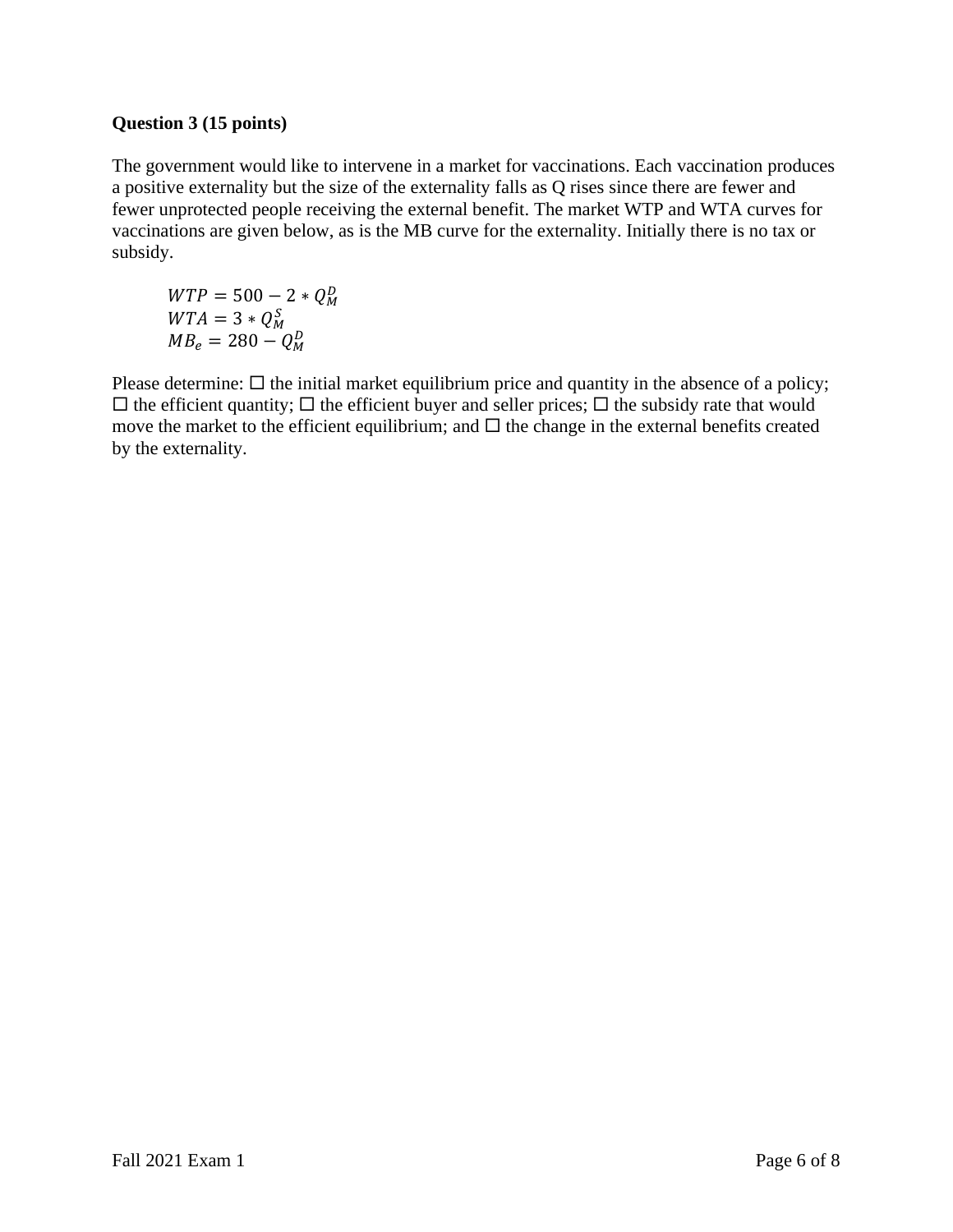## **Question 4 (15 points)**

Taxes on goods that create negative externalities are sometimes said to have a "double dividend" because they provide government revenue as well as reducing the externality. This problem explores the issue.

Suppose that production of a good creates \$50 of external costs (such as environmental damage) for each unit produced. The market WTP and WTA curves for the good are given below, as is the MC curve for the externality. Initially there is no tax or subsidy.

 $WTP = 200 - 0.5 * Q_M^D$  $WTA = 2 * Q_M^S$  $MC_e = 50$ 

The government is considering imposing a \$50 tax to address the problem.

(a) Please determine:  $\Box$  the initial market equilibrium price and quantity in the absence of the policy;  $\Box$  the new quantity under the tax;  $\Box$  the new buyer and seller prices;  $\Box$  the tax revenue generated by the policy;  $\Box$  the changes in CS, PS and the external damages;  $\Box$  the change in SS; and  $\Box$  *either* the overall cost per dollar of revenue *or* the deadweight loss per dollar of revenue. Finally,  $\Box$  comment briefly on how your last result differs from a typical tax policy.